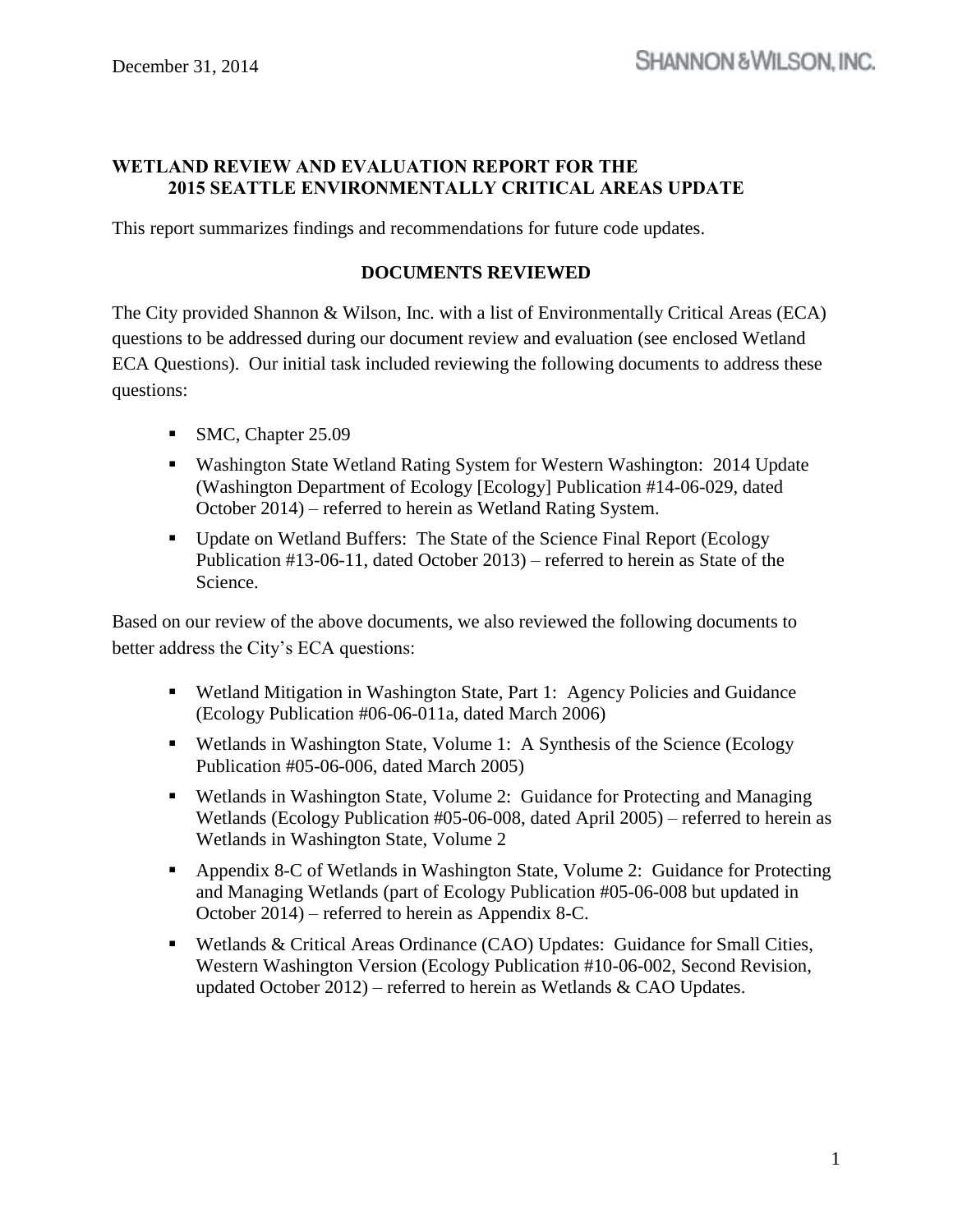#### **INTERVIEW**

On December 17, 2014, Shannon & Wilson, Inc. interviewed Ms. Donna Bunten, Ecology CAO coordinator, regarding recent ECA code revisions of other Western Washington cities and counties, and to understand Ecology's priorities in future ECA code revisions. Shannon & Wilson, Inc. also corresponded with Ms. Bunten and Mr. Patrick McGraner, Ecology Wetlands Specialist, via e-mail on December 17 and 18, 2014.

#### **RESULTS**

#### **Wetland Definition**

The SMC wetland definition is essentially the same as the Washington Administrative Code wetland definition. The SMC definition is: *Wetlands are those areas that are inundated or saturated by surface water or ground water at a frequency and duration sufficient to support, and that under normal circumstances do support, a prevalence of vegetation typically adapted for life in saturated soil conditions. Wetlands generally include swamps, marshes, bogs, and similar areas. Wetlands do not include those artificial wetlands intentionally created from nonwetland sites, including, but not limited to, irrigation and stormwater ditches, grass-lined swales, canals, detention facilities, wastewater treatment facilities, farm ponds, and landscape amenities, or those wetlands created after July 1, 1990, that were unintentionally created as a result of the construction of a road, street, or highway. Wetlands include those artificial wetlands intentionally created from nonwetland areas to mitigate conversion of wetlands.*

Under this definition, roadside ditches, ornamental ponds, and other wet areas that were artificially created in upland areas are exempt from being regulated as wetlands. However, these areas may be regulated as streams or other wildlife habitat under the development standards for fish and wildlife habitat conservation areas (SMC 25.09.200).

In instances where wetlands were legally filled and mitigated for in the past but wetland conditions have unintentionally been created in the same location, we recommend that the City not regulate these new wet areas. In areas that were formerly wetlands where the wetland impacts were not mitigated, wet areas that meet the wetlands definition above should be regulated as wetlands. A good example of this would be roadside ditches, where a larger wetland system was filled in the past to construct a road and/or adjacent development, and the current roadside ditches meet the wetlands definition above. If the wetland fill was not mitigated, these ditches should be regulated as wetlands. Whether wetlands were unintentionally created in uplands or wetlands should be determined during the evaluation of an application (prior to allowing wetland fill).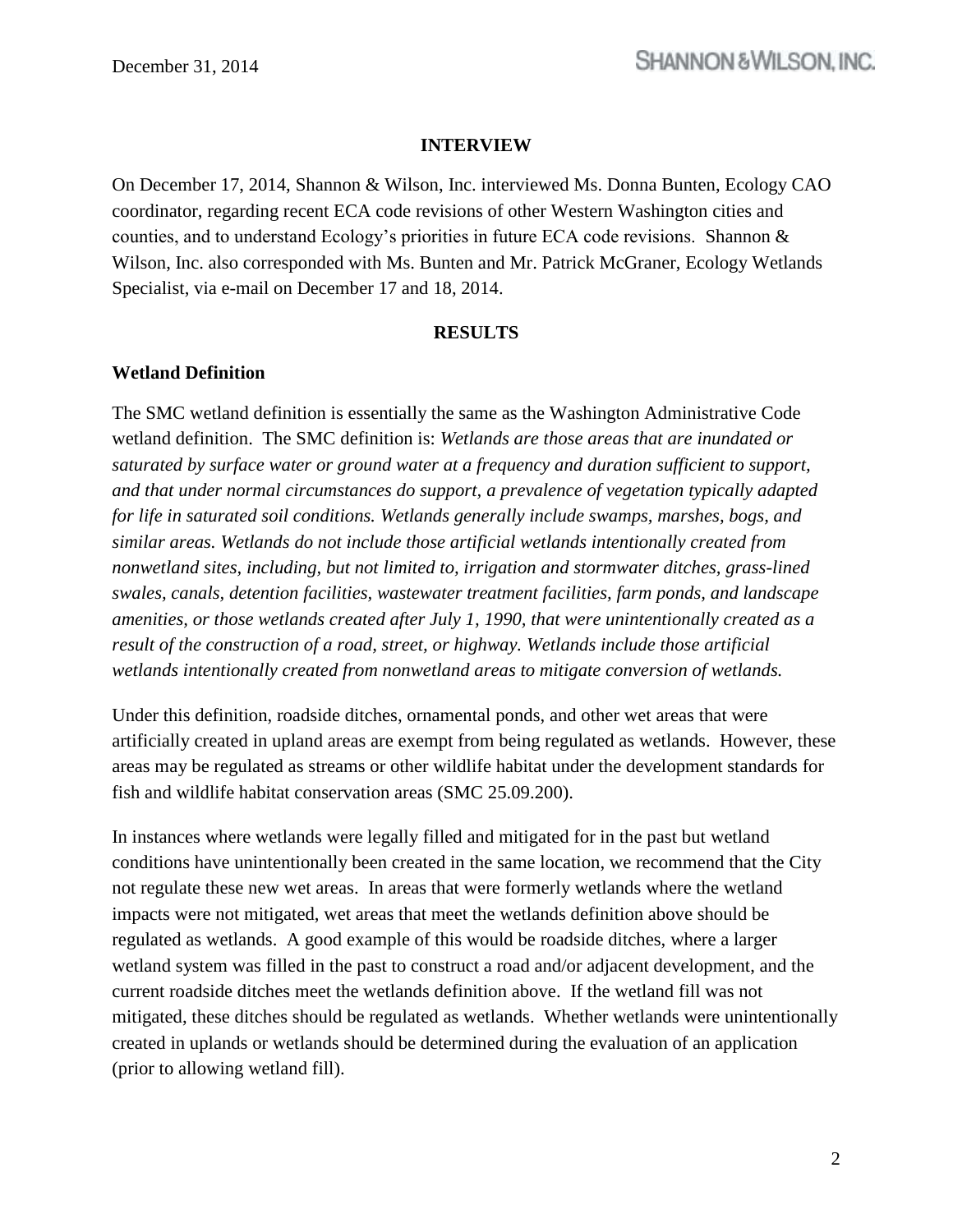### **Wetland Delineation Methodology**

SMC 25.09.020 currently requires the use of the Washington State Wetlands Identification and Delineation Manual (Ecology Publication #96-94) for wetland delineations. In 2011, Ecology repealed use of #96-94 and now requires use of the U.S. Army Corps of Engineers' (the Corps') Wetland Identification and Delineation manual (1987) and associated regional supplements for wetland delineations. The applicable supplement for the Seattle area is Western Washington: Western Mountains, Valleys, and Coast Regional Supplement, dated May 2010. We recommend revising the code to require the 1987 manual and 2010 supplement, and include "or as revised" to allow for future document revisions.

### **Wetland Rating**

SMC 25.09.160 requires Washington State Wetland Rating System for Western Washington (Publication #04-06-25) for rating/classifying wetlands within the City. In addition, SMC 25.09.160(C)(1) uses habitat function values based on this document. In 2014, Ecology revised their wetland rating system, which is referenced as Publication #14-06-029. We recommend revising the code to require the 2014 revised document, and include "or as revised" to allow for future document revisions.

### **Regulation of Small (Less than 1,000 Square Feet) Wetlands**

### **Seattle Municipal Code (SMC)**

Under SMC  $25.09.160(C)(1)(b)$ , Category IV wetlands that are under 1,000 square feet (sf) in size, and are not associated with other larger wetland systems or water bodies, are not required to have a buffer. Under SMC  $25.09.160(C)(3)$ , these small, Category IV wetlands can also be filled as long as one of the following mitigation strategies is used: (1) construct a similar wetland, (2) plant the same size area on site with native vegetation, (3) construct a stormwater facility to offset the wetland's water quality functions, or (4) construct a green roof or roof garden that offsets the wetland's hydrologic and/or water quality functions.

### **Washington Department of Ecology (Ecology) Guidance For Small Cities**

Ecology technically regulates all waters of the state, including small wetlands, under the state Clean Water Act (90.48 Revised Code of Washington). However, in Wetlands & CAO Updates, Ecology indicates that cities and counties may elect to not require buffers around Category III and IV wetlands that are under 1,000 sf in size. Based on discussions with Patrick McGraner, Wetlands Specialist at Ecology, the buffer limitation was included because in many instances the buffer would be significantly larger than the wetland itself.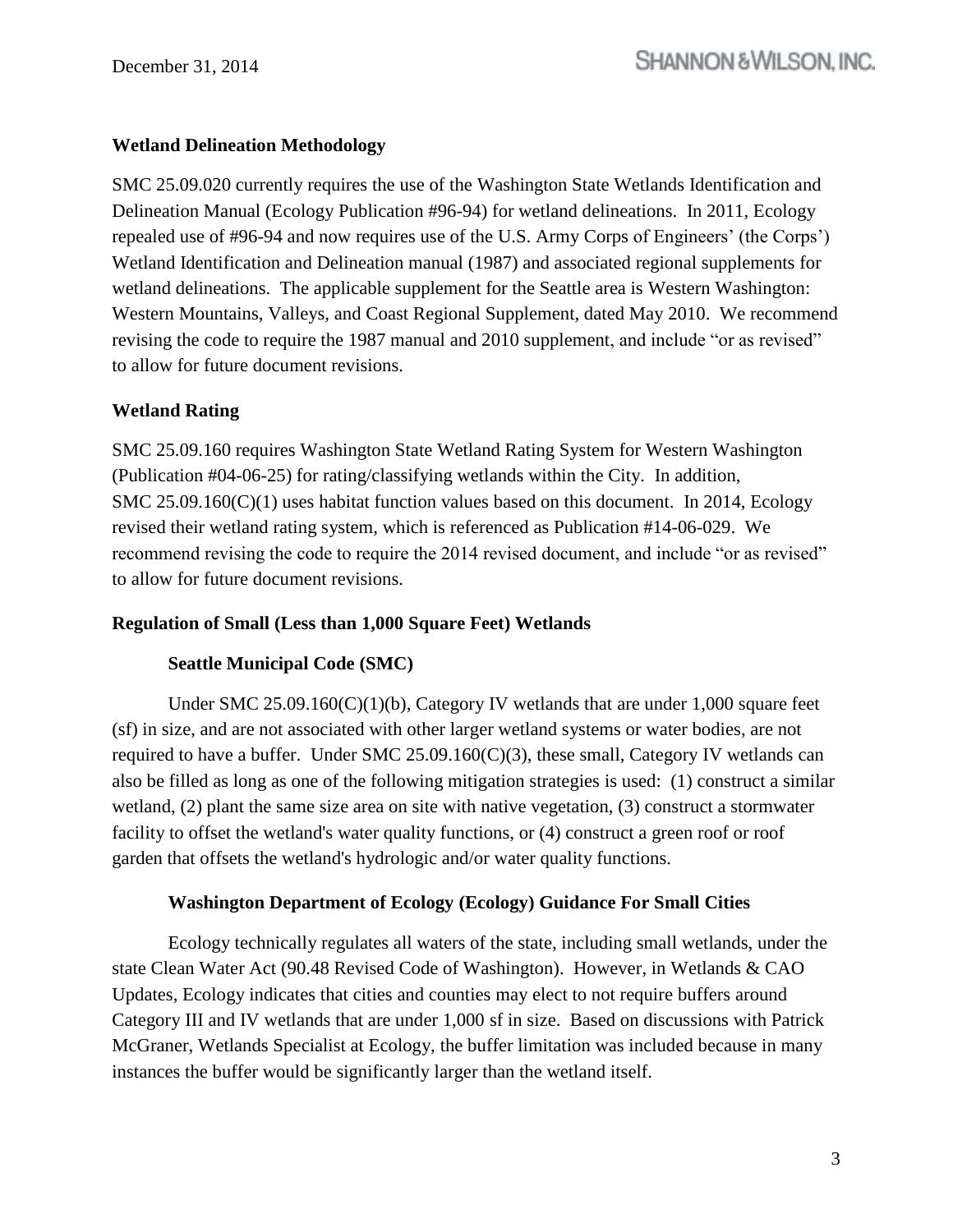The Wetlands & CAO Updates document also recommends that city and county codes can exempt a project from the need to avoid and minimize impacts to these wetlands, but not from the requirement to mitigate impacts to these smaller wetlands. However, based on discussions with Donna Bunten, CAO Coordinator, Ecology acknowledges that the loss of small wetlands results in increased fragmentation of habitat and greater distances between wetland patches, which can have a significant effect on the ability of a landscape to support viable populations of wetland-dependent wildlife, including amphibians. The limitation on regulating these smaller wetlands was not based on best available science but was allowed because Ecology recognized that many jurisdictions desired to place size thresholds on regulated wetlands to focus limited staff time and attention on larger/more valued natural resources.

#### **Best Available Science and Recommendations**

Best available science indicates these smaller wetlands still provide water quality, floodwater storage/attenuation, and wildlife habitat. In the revised Wetland Rating System, Ecology indicates that although very small wetlands may not provide adequate habitat for some of the larger wildlife species, they are known to provide critical habitat for many smaller species, including amphibians. In addition, the author notes that scoring of water quality and hydrologic functions is not dependent on the size or the habitat niches in the wetland. Appendix 8-C, released in October 2014, does not include size limits on wetlands for buffer widths or mitigation requirements.

To be more consistent with best available science, we recommend that the City regulate wetlands based on their wetland category and wildlife, hydrologic, and water quality functions, regardless of size. At a minimum, SMC  $25.09.160(C)(3)$  should be revised to state that one or more of the four options can be used to mitigate the fill of Category IV wetlands under 1,000 sf as long as the applicant can demonstrate that all of the wetland functions are being replaced.

### **Wetland Buffer size**

In Appendix 8-C, Ecology recently proposed three alternatives for buffer widths. Alternative 1 has the most conservative (largest) buffer widths and is only based on the wetland category using the revised Wetland Rating System. Alternative 2 provides buffer widths based on the wetland category and the adjacent land use intensity. Alternative 3 provides buffer widths based on the wetland category, adjacent land use intensity, and whether the wetland provides a low, moderate, or high habitat function. Alternative 3 also differentiates certain types of Category I and II wetlands that are considered rare or unique (e.g., estuarine, interdunal).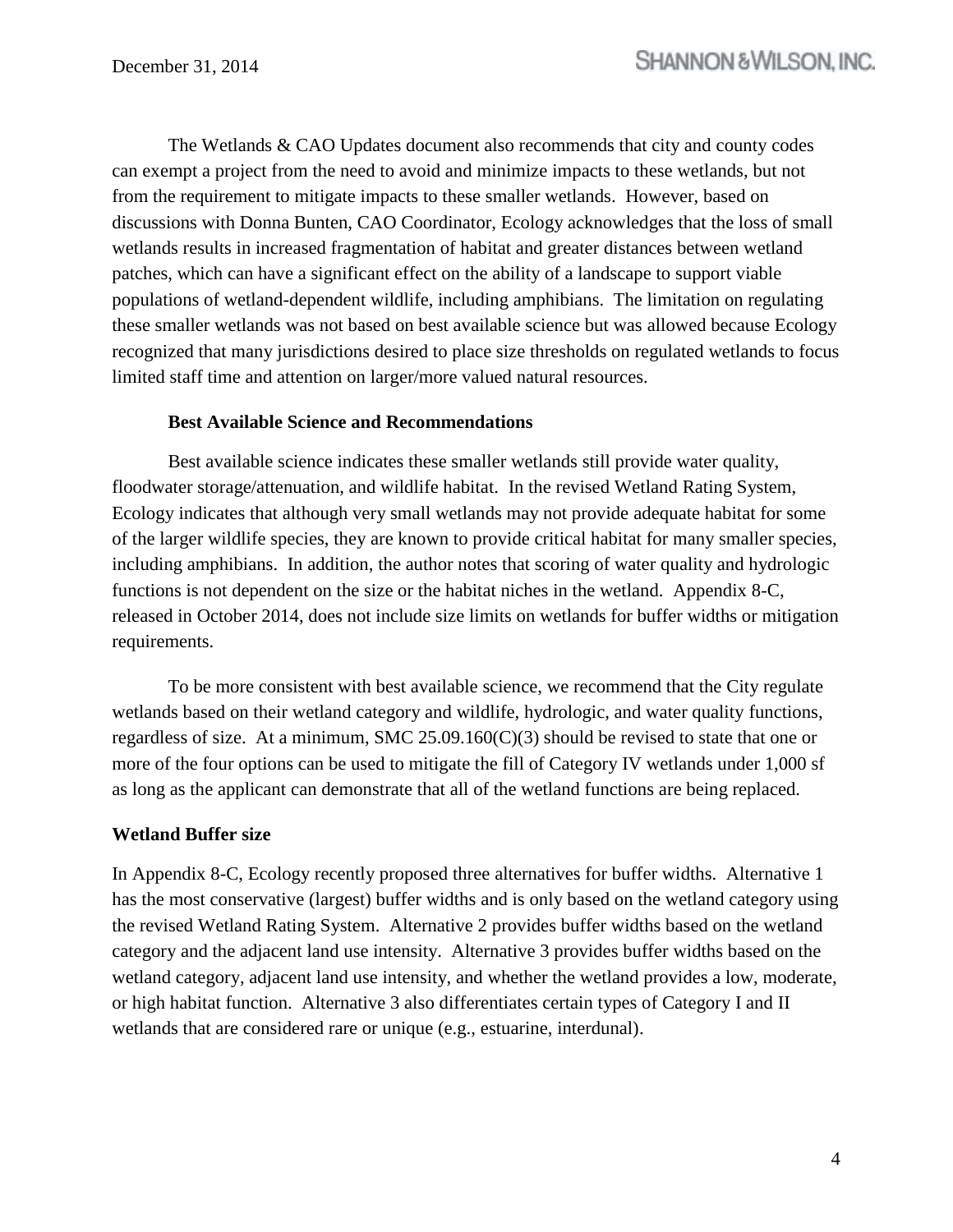Ecology also provides an Alternative 3A, which provides buffers based on a graduated scale, where the width increases for every one point increase in the habitat score (rather than lumping habitat scores into low, moderate, or high). Although this alternative may be more "fair," it seems relatively complicated and may result in more disagreement over individual habitat function points.

We recommend that the City adopt the Alternative 3 buffer requirements because it provides easily understood buffer width requirements that are flexible depending on the wetland category, its functions, and the proposed land use. A comparison of the existing SMC buffers with the Alternative 3 buffers is included in the enclosed Table 1, Wetland Buffer Width Comparison.

# **Wetland Buffer Averaging**

Appendix 8-C allows for buffer averaging if it will improve the protection of wetland functions, or if it is the only way to allow for reasonable use of a parcel; however, there is no scientific information available to determine if averaging the widths of buffers actually protects functions of wetlands.

The SMC and Ecology's wetland buffer averaging requirements are similar. Both require that the total buffer area is not reduced, include similar minimum buffer widths, and require that the buffer averaging not reduce wetland functions or values. For buffer averaging to improve wetland protection, Ecology also requires that the wetland have significant differences in characteristics that affect its habitat functions (such as a wetland with a forested component adjacent to a degraded emergent component), and that the buffer is only decreased next to the more degraded wetland area and increased adjacent to the higher-functioning area of habitat. For buffer averaging to allow reasonable use of a parcel, Ecology also requires that there are no feasible alternatives to the site design that could be accomplished without buffer averaging.

Meeting Ecology's additional criteria for improving wetland protection (the wetland has to have significant differences in characteristics that affect its habitat functions) frequently may not be possible in Seattle due to small lot sizes and/or the homogeneous nature of some wetlands. In addition, requiring less buffers around degraded portions of a wetland would likely result in further degradation of these areas.

SMC 25.09.160(D)(1)(c) provides a table, based on wetland category and habitat function, for minimum buffer widths during buffer averaging. Ecology simplifies minimum buffer widths as: "The buffer at its narrowest point is never less than ¾ of the required width." The differences between the SMC and Ecology minimum buffer widths are on the order of 2.5 to 23.8 feet (see enclosed Table 2). It is our opinion that the  $\frac{3}{4}$  minimum buffer width requirement is more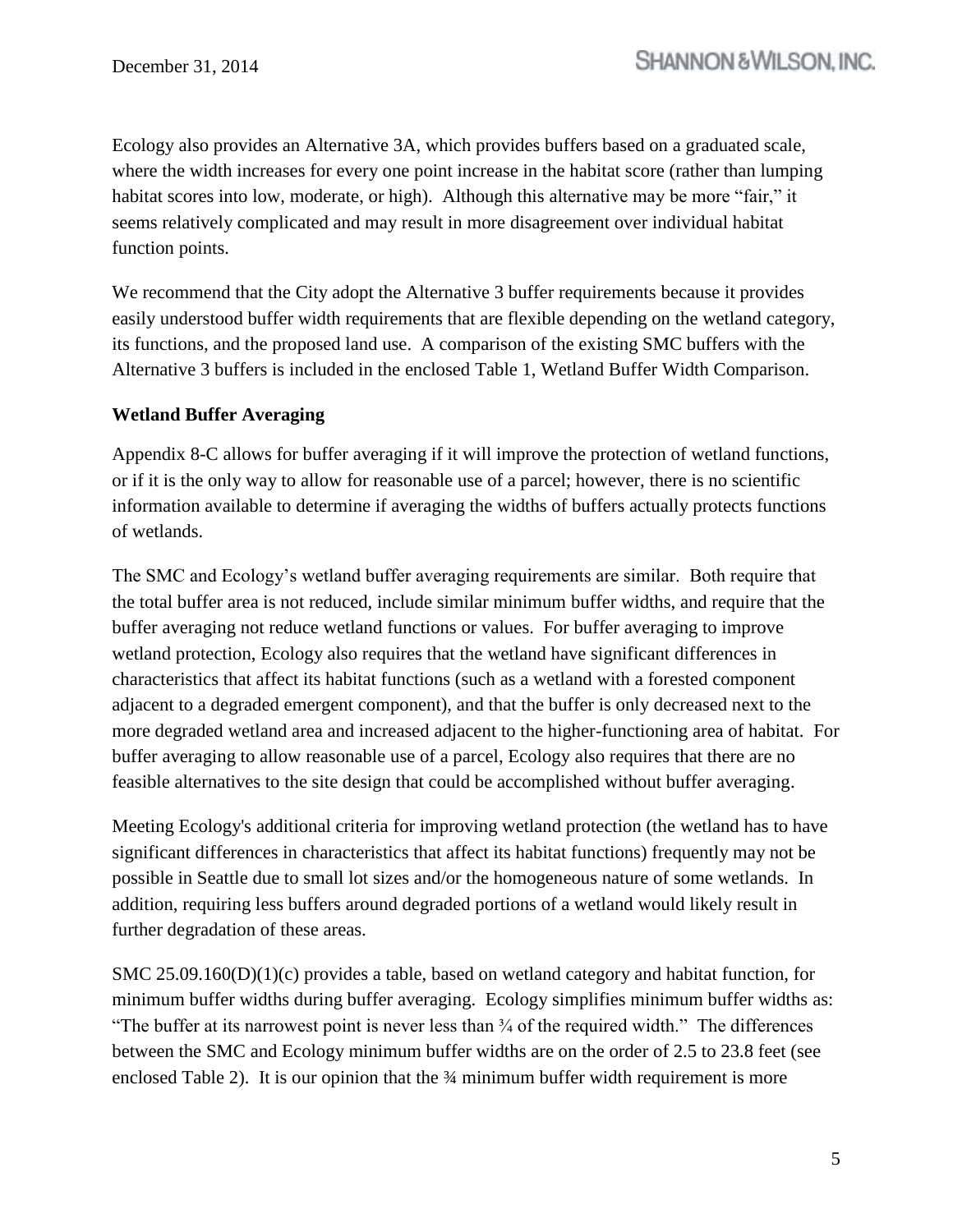uniform in nature and more easily understood. Therefore, we recommend that the wording and table in SMC  $25.09.160(D)(1)(c)$  be replaced, "The buffer at its narrowest point is never less than  $\frac{3}{4}$  of the standard buffer width required in SMC 25.09.160(C)(1)(b)."

We also recommend that a provision be added to allow for reducing the buffer more than  $\frac{3}{4}$  of the standard buffer if this buffer averaging would create an undeveloped, vegetated corridor between the site wetland and another wetland or other protected natural area.

# **Wetland Buffer Reduction**

### **Seattle Municipal Code (SMC)**

SMC  $25.09.160(D)(2)$  allows for buffer reductions on Category IV wetlands when buffer averaging or reducing the yard/setback does not mitigate the hardship of maintaining the full buffer. The lot where the buffer is located must have been in existence before October 31, 1992, and the Director is authorized to reduce the buffer to a minimum width of 35 feet. Restoration of the site wetland would likely be required as part of the buffer reduction. SMC requires restoration to comply with Ecology's Guidelines for Developing Freshwater Wetlands Mitigation Plans and Proposals (Ecology Publication #94-29).

Wetland buffer reductions for all wetland categories are also allowed as an exception in SMC 25.09.300 if the applicant demonstrates that strict application of the development standards, including buffer averaging and reduced yard/setbacks, would not permit any reasonable use of the property.

### **Washington Department of Ecology (Ecology) Guidance**

Appendix 8-C allows for high land use intensity buffer widths to be reduced to moderate land use intensity buffer widths when development impacts can be reduced. For wetlands that score low for habitat function, the buffer width can be reduced by applying measures to minimize the impacts of the proposed land uses. Examples of these measures are summarized in Appendix 8-C, Table 8C-8 and include ways to reduce lighting, noise, toxic runoff, stormwater runoff, change in water regime, pet/human disturbance, and dust impacts. For wetlands that score moderate to high for habitat functions, these impact minimization measure must be implemented, plus a relatively undisturbed, vegetated corridor at least 100 feet wide must be protected between the wetland and any other priority habitat (as defined by the Washington State Department of Fish and Wildlife). The corridor must be protected for the entire distance between the wetland and the priority habitat by some type of legal protection such as a conservation easement.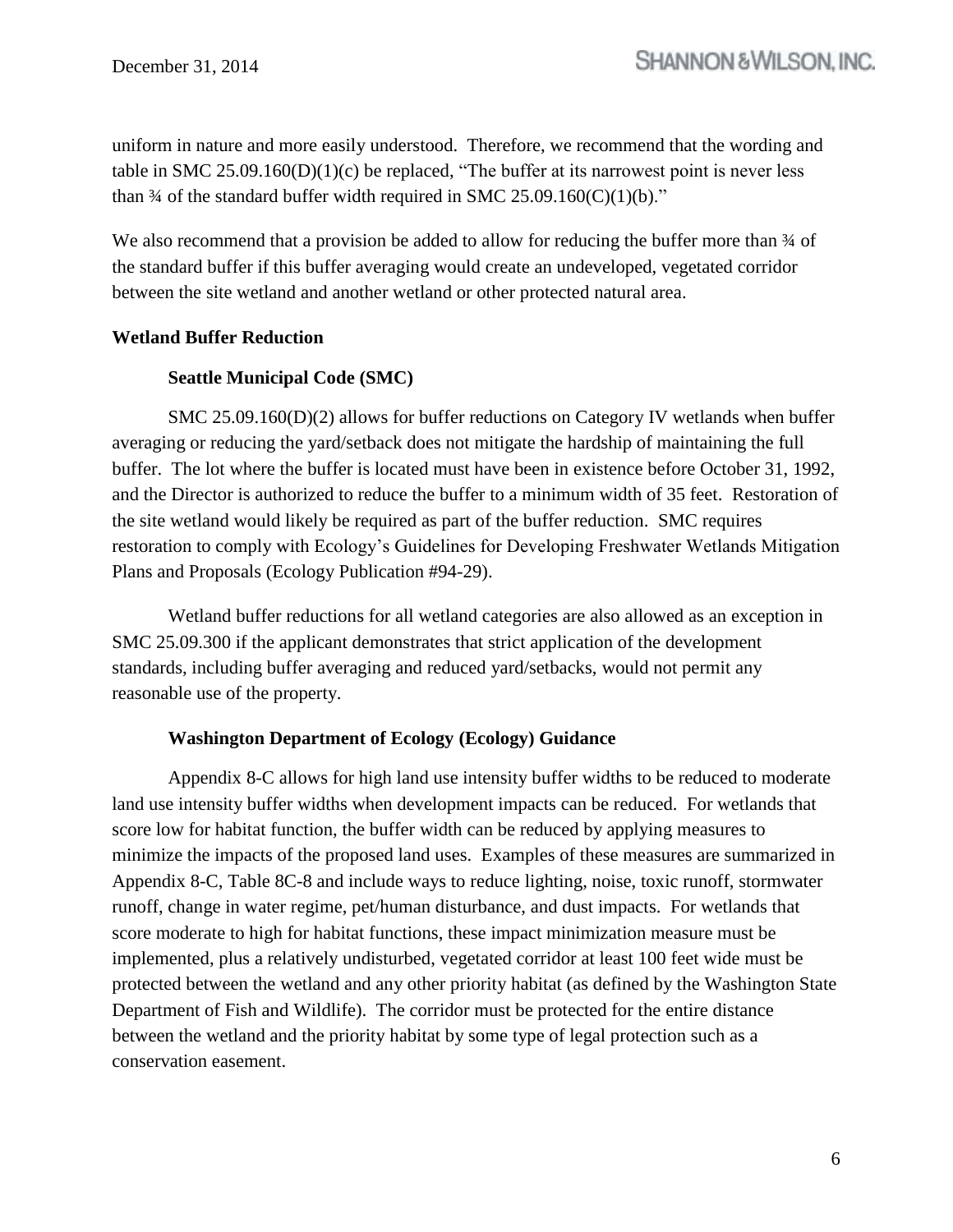Ecology also allows for a reduction in buffer widths where existing roads or structures lie within the wetland: "Where a legally established, non-conforming use of the buffer exists (e.g., a road or structure that lies within the width of buffer recommended for that wetland), proposed actions in the buffer may be permitted as long as they do not increase the degree of nonconformity. This means no increase in the impacts to the wetland from activities in the buffer."

#### **Shannon & Wilson, Inc. Recommendations**

Ecology's guidance allows for reducing buffers to allow expansion of non-conforming uses in the buffer (second paragraph in the Ecology section above). However, we believe that the buffer on the upland side of the road may still provide upland habitat for those species that can cross the road. Expanding roadways or other structures would potentially make it so that some wildlife species could no longer access the buffer on the other side of the road/structure. The buffer may also reduce stormwater velocities and stormwater pollutants that would otherwise flow to the nearest wetland or other water body. We recommend that standard wetland buffer widths be required regardless of whether the buffer is bisected by a road or other structure, and that mitigation still be required for any new non-conforming land uses. Mitigation could include stormwater treatment for the entire impervious surface, constructing a wildlife passage culvert beneath the road, and/or improving the buffer closest to the wetland by planting woody vegetation between the wetland and the non-conforming land use.

We recommend removing the buffer reductions for Category IV wetlands from SMC 25.09.160(D)(2). Buffer reductions are already allowed under the City's exception regulations. In addition, wetlands that rate as Category IV wetlands typically already have degraded buffers (i.e., are surrounded by high-intensity land uses); therefore, it does not make sense to further reduce the buffer functions around these wetlands. Lastly, the SMC references Ecology Publication #94-29. This document has been replaced by Ecology's Wetland Mitigation in Washington State, Volume 2.

SMC 25.09.160(B)(3)(b) discusses minimizing lighting impacts on a parcel containing a wetland. We recommend that Ecology's Table 8C-8 be inserted into this section of the SMC. Although the table is associated with buffer reduction in Appendix 8-C, these measures are applicable to any development adjacent to a wetland. Table 8C-8 is more inclusive than SMC 25.09.160(B)(3)(b) and includes measures to reduce not just lighting impacts but also noise, toxic runoff, stormwater runoff, change in water regime, pet/human disturbance, and dust impacts.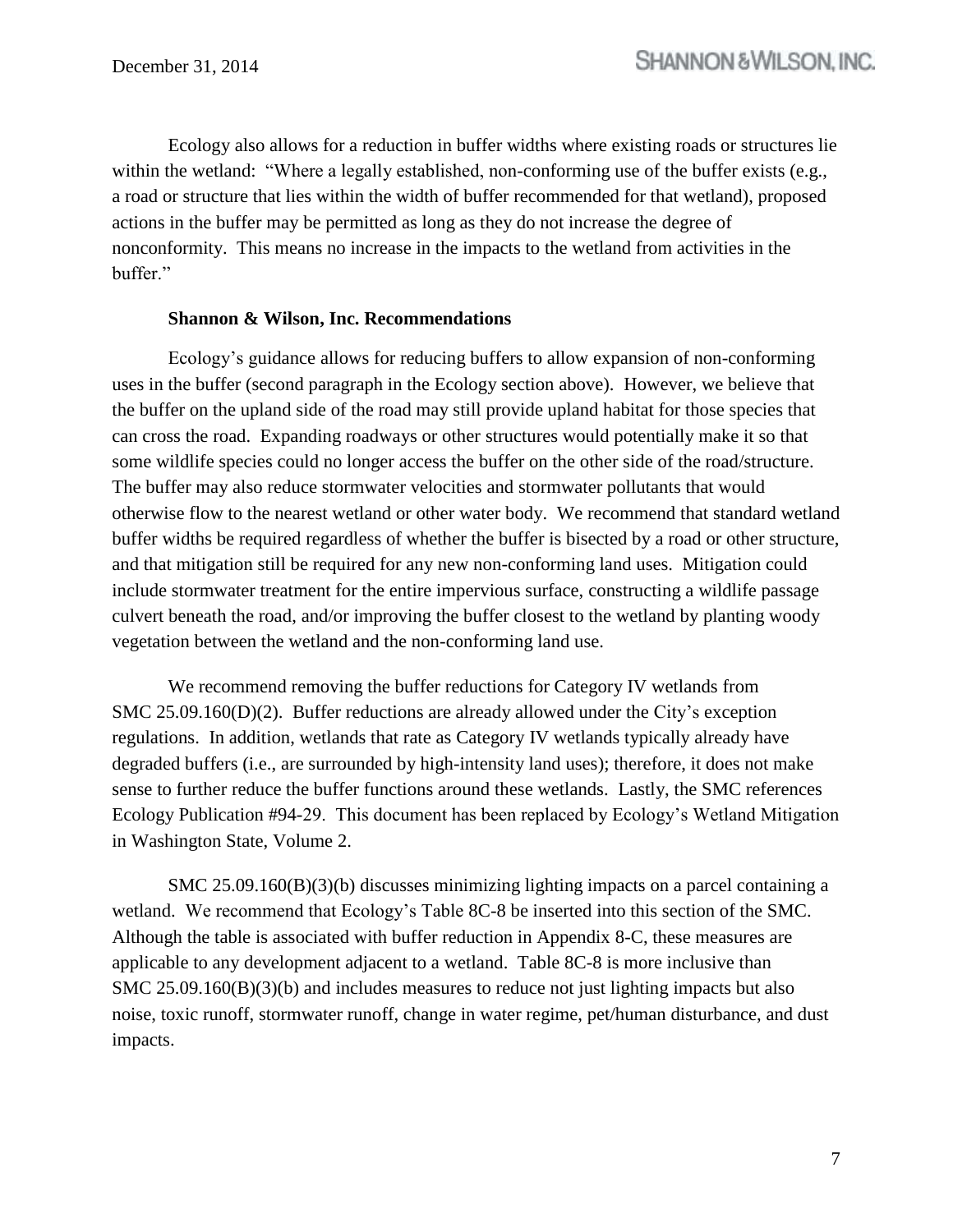# **Far and Away Exemption**

SMC 25.09.045(D) currently has a "far and away exemption" where development that does not temporarily or permanently encroach within, alter, or increase the impact to the environmentally critical area or buffer on the parcel where the development occurs is exempt from the wetland development standards. This means that the City does not review the development for potential impacts to wetlands or other critical areas if development does not occur in a critical area or its buffer.

In Appendix 8-C, Ecology notes that the review of the scientific literature has shown that buffers alone cannot adequately protect all functions that a wetland performs. Although Ecology's recommend maximum buffer width for wetlands is 300 feet, best available science in State of the Science indicates that minimum buffer requirements for amphibians range from 394 to 571 feet. Similarly, plant species richness has been shown to be impacted from development within 200 feet of the wetland, and water-dependent birds can need 100 feet to over ½ mile of upland "core habitat" depending on species. With this best available science in mind, we do not recommend a "far and away" exemption be included in the 2015-revised SMC code.

### **Wetland Mitigation Ratios**

SMC 25.09.160(E)(5)(a) allows for wetland restoration, creation, and enhancement for wetland mitigation and summarizes wetland mitigation ratios based on wetland categories.

Ecology provides recommended mitigation ratios in Appendix 8-C. These are similar to the SMC ratios, but also include a rehabilitation option and options for a combination of wetland mitigation types. Ecology uses wetland categories similar to SMC but also separates out specific types of Category I and II wetlands that are rare or unique (e.g., bogs and estuaries).

We recommend using Ecology's mitigation ratios. These provide more flexibility in creating a successful mitigation plan. In Appendix 8-C, Ecology also notes that the ratios may be adjusted either up or down if the category or HGM class or subclass of the wetland proposed for compensation is different (for example, ratios may be lower if impacts to a Category IV wetland are to be mitigated by creating a Category II wetland. However, we do not recommend including this language in the SMC because there would be no precedent for applicants to follow (e.g., how much can the ratios be lowered? Which HGM classes are considered more important than others?). Instead, we recommend including language that allows for use of Ecology's wetland mitigation debit/credit method as an alternative means of establishing mitigation needs.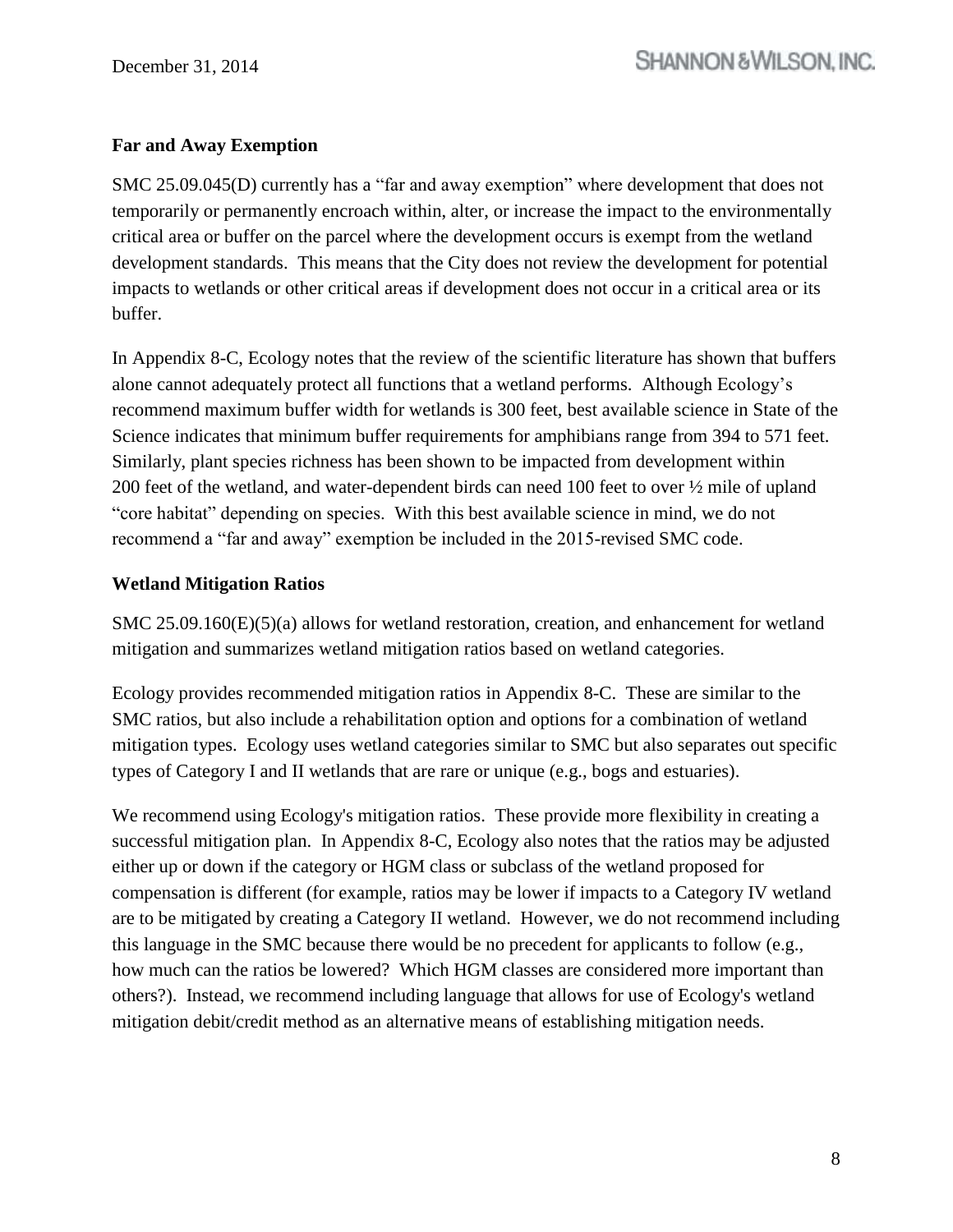It is our understanding that wetland mitigation banking is the Corps' preferred means of mitigating wetland impacts. Although there are currently not any City-approved in-lieu fee programs or wetland mitigation banks within the City's jurisdiction, we recommend that the SMC also include a provision that these types of wetland mitigation be allowed if one of these programs becomes available and is approved by the City.

### **Mitigation Monitoring Duration**

SMC 25.09.160(G) requires five years of twice-annual wetland mitigation monitoring.

Ecology's sample wetlands chapter in their Wetlands & CAO guidance recommends that mitigation monitoring should be for a period of at least five years. Ecology recommends a ten-year monitoring schedule if a scrub-shrub or forested vegetation community is proposed (Donna Bunten, personal communication). The Corps has also been requiring ten years of monitoring for all wetland mitigation.

We recommend revising the SMC to require ten years of monitoring for mitigation with woody vegetation. However, we also recommend reducing requirements to one mitigation monitoring report per year. This is due to the cost of such monitoring, limited City staff time to review documents, and to be consistent with Ecology's wetland mitigation requirements. If the City approves a wetland mitigation plan that only includes emergent non-woody vegetation, we recommend the City require five years of monitoring, with one mitigation monitoring report per year.

#### **CLOSURE**

The findings and conclusions documented in this report have been prepared for specific application to this project and have been developed in a manner consistent with that level of care and skill normally exercised by members of the environmental science profession currently practicing under similar conditions in the area, and in accordance with the terms and conditions set forth in our agreement. The conclusions and recommendations presented in this report are professional opinions based on interpretation of information currently available to us and are made within the operational scope, budget, and schedule constraints of this project. No warranty, express or implied, is made.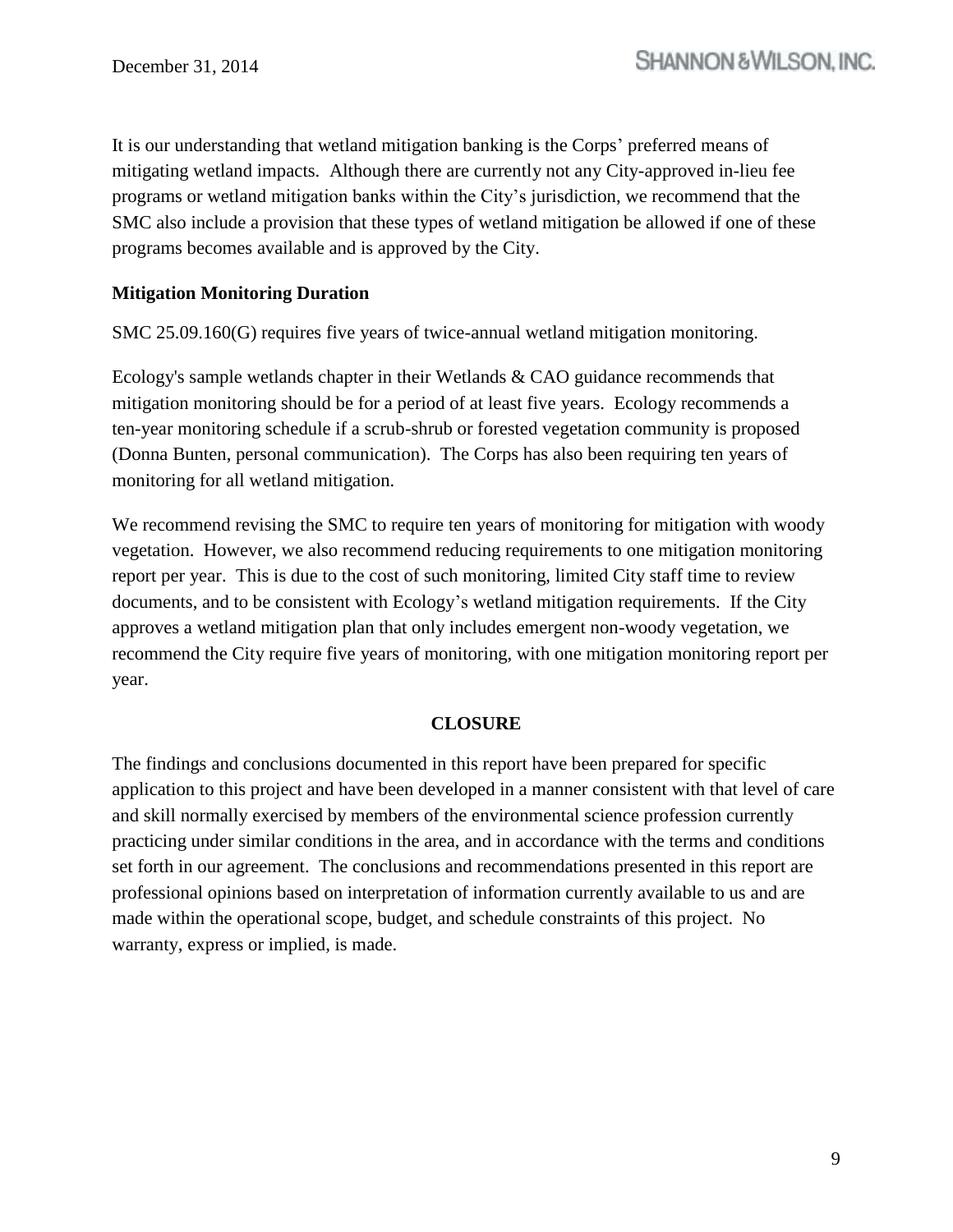|                                  | <b>Existing City of Seattle</b> | <b>Ecology Alternative 3 Recommended Buffer Width</b><br>(based on land use intensity) |                 |      |  |  |
|----------------------------------|---------------------------------|----------------------------------------------------------------------------------------|-----------------|------|--|--|
| <b>Wetland Category</b>          | <b>Buffer Width</b>             | Low                                                                                    | <b>Moderate</b> | High |  |  |
| <b>Category I Wetlands</b>       |                                 |                                                                                        |                 |      |  |  |
| <b>Low Habitat Function</b>      | 100                             | 50                                                                                     | 75              | 100  |  |  |
| <b>Moderate Habitat Function</b> | 110                             | 75                                                                                     | 110             | 150  |  |  |
| Wetlands of High Conservation    | based on habitat function**     | 125                                                                                    | 190             | 250  |  |  |
| Value*                           |                                 |                                                                                        |                 |      |  |  |
| Bogs*                            | based on habitat function**     | 125                                                                                    | 190             | 250  |  |  |
| Estuarine*                       | based on habitat function**     | 100                                                                                    | 150             | 200  |  |  |
| Wetlands in Coastal Lagoons*     | based on habitat function**     | 100                                                                                    | 150             | 200  |  |  |
| <b>High Habitat Function</b>     | 200                             | 150                                                                                    | 225             | 300  |  |  |
| <b>Category II Wetlands</b>      |                                 |                                                                                        |                 |      |  |  |
| <b>Low Habitat Function</b>      | 100                             | 50                                                                                     | 75              | 100  |  |  |
| <b>Moderate Habitat Function</b> | 110                             | 75                                                                                     | 110             | 150  |  |  |
| Estuarine*                       | based on habitat function**     | 75                                                                                     | 110             | 150  |  |  |
| Interdunal*                      | based on habitat function**     | 75                                                                                     | 110             | 150  |  |  |
| <b>High Habitat Function</b>     | 200                             | 150                                                                                    | 225             | 300  |  |  |
| <b>Category III Wetlands</b>     |                                 |                                                                                        |                 |      |  |  |
| <b>Low Habitat Function</b>      | 60                              | 40                                                                                     | 60              | 80   |  |  |
| <b>Moderate Habitat Function</b> | 85                              | 75                                                                                     | 110             | 150  |  |  |
| <b>High Habitat Function</b>     | 85                              | 150                                                                                    | 225             | 300  |  |  |
| <b>Category IV Wetlands</b>      | 50                              | 25                                                                                     | 40              | 50   |  |  |

TABLE 1 WETLAND BUFFER WIDTH COMPARISONS

Notes:

\*With low or moderate habitat function. If these wetland types have high habitat values, the high habitat buffers should be used (Ecology guidance states that if the wetland meets more than one characteristic, the buffer recommended to protect the wetland is the widest one).

\*\*The SMC does not currently differentiate specific wetland types within any of the wetland categories. Therefore, these wetland types would have a buffer based on their low, moderate, or high habitat functional value.

Ecology = Washington Department of Ecology